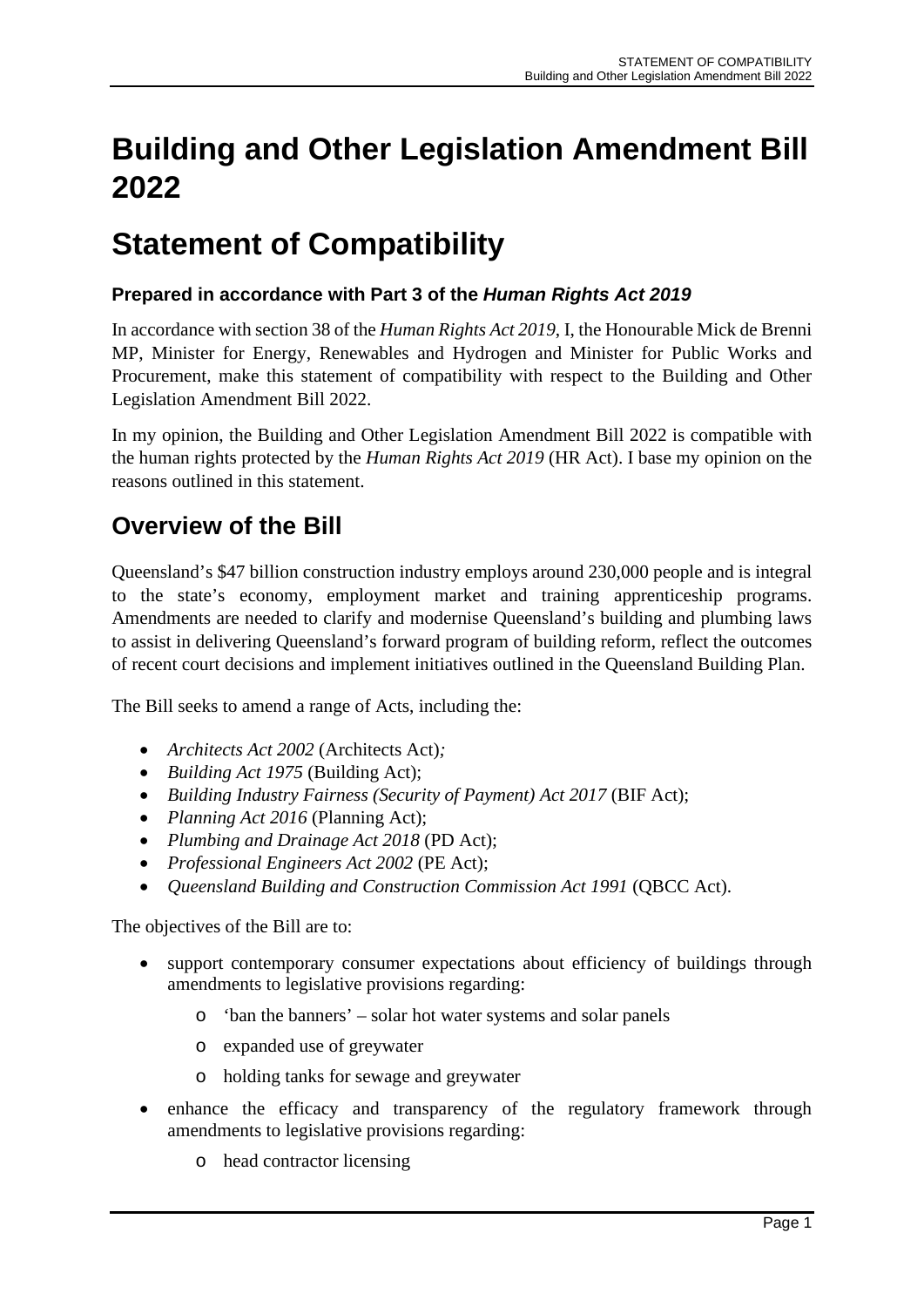- o sharing information on investigation outcomes
- o decision making
- improve the operation of building-related legislation through minor technical amendments.

# **Human Rights Issues**

#### **Human rights relevant to the Bill (Part 2, Division 2 and 3** *Human Rights Act 2019***)**

I have considered each of the rights protected by part 2 of the HR Act. In my opinion, the human rights that are relevant to the Bill are:

- Right to a fair hearing (section 31 of the HR Act);
- Right to equality before the law (section 15 of the HR Act);
- Right to privacy (section 25 of the HR Act).

#### *Queensland Building and Construction Commission Act 1991*

#### (a) the nature of the right

#### *Right to a fair hearing*

The right to a fair hearing affirms the right of all individuals to procedural fairness and natural justice when coming before a court or tribunal. It applies to both criminal and civil proceedings and guarantees that such matters must be heard and decided by a competent, impartial, and independent court or tribunal in a fair and public hearing, and that all judgments or decisions are publicly available. The right to a fair hearing is enshrined in section 31 of the HR Act and is a fundamental guarantee in relation to legal proceedings. Fair hearing rights are also contained in article 14 of the *International Covenant on Civil and Political Rights* (ICCPR).

What constitutes a 'fair' hearing depends on the facts of the case and requires the weighing of a number of public interest factors including the rights of the parties. Broadly, this right ensures a party has a reasonable opportunity to put their case in conditions that do not place them at a substantial disadvantage compared to the other party, and also embraces principles of unimpeded access to the courts, and a justice system that can be said to be operating in a way that is predictable to the parties. The concept of a fair hearing is concerned with matters of procedural fairness, rather than substantive fairness in relation to the merits of a particular decision.

One of the main tenets of the right to a fair hearing and procedural fairness 'is that a statutory authority having power to affect the rights of a person is bound to hear [them] before exercising that power'.  $\frac{1}{1}$  $\frac{1}{1}$  $\frac{1}{1}$  Clause 61 of the Bill expands the power of QBCC to immediately suspend a licence without undertaking a show cause process, if it reasonably believes there is a real likelihood of serious harm or financial loss to a person. Currently, QBCC can only immediately suspend a QBCC licence if it reasonably believes there is a real likelihood that serious financial loss or other serious harm will happen to any of the following: other licensees, employees of other licensees, consumers, and suppliers of building materials or services. The absence of a

<span id="page-1-0"></span><sup>&</sup>lt;sup>1</sup> Kioa v West (1985) 159 CLR 550, 563.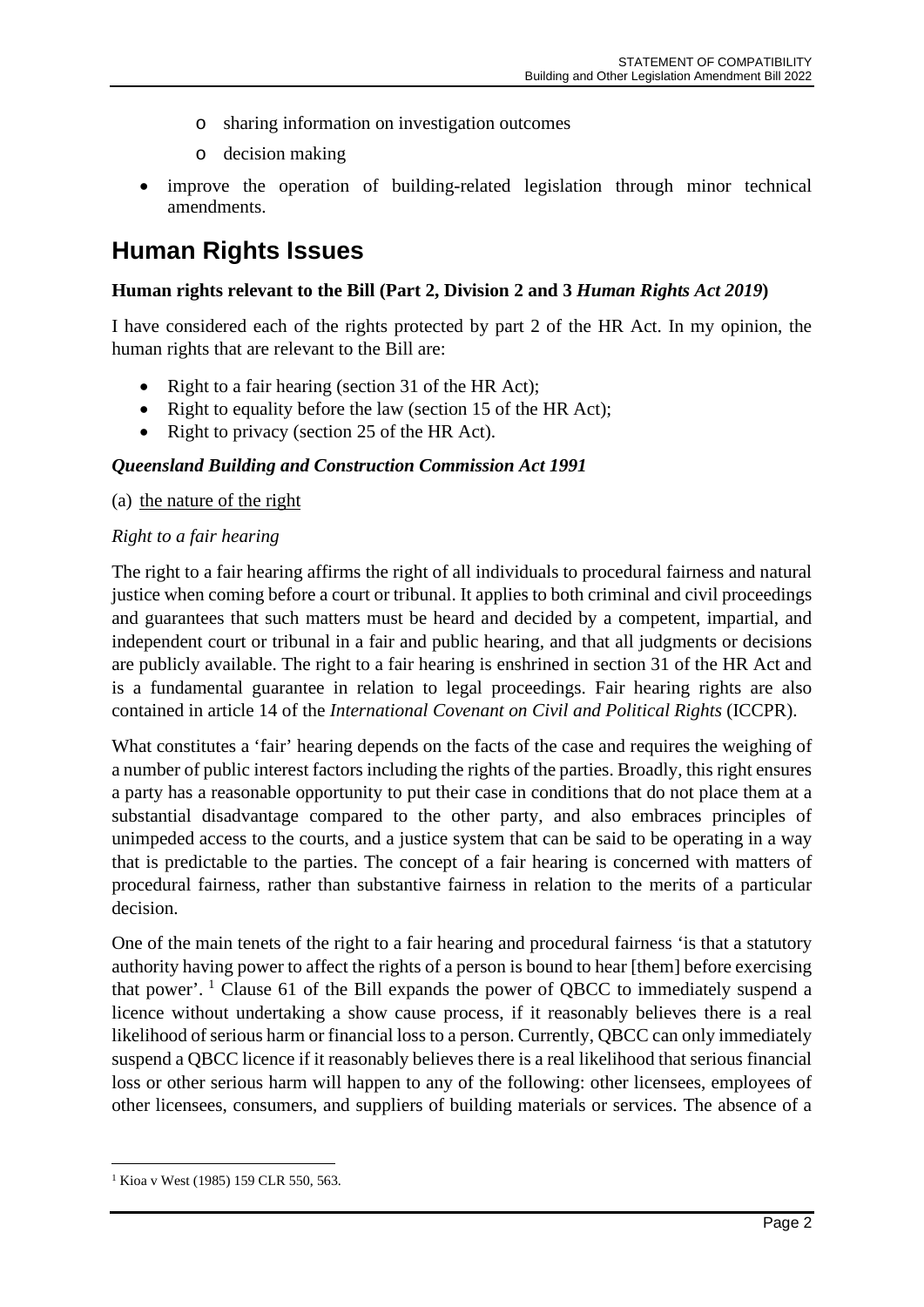show cause process does not provide the QBCC licensee with a reasonable opportunity to respond to QBCC's decision and show cause as to why their licence should not be suspended.

# *Right to privacy*

The right to privacy protects individuals against unlawful or arbitrary interference with their privacy, family, home, or correspondence (written or verbal). Privacy is generally understood to comprise of freedom from unwarranted and unreasonable intrusions into activities that society recognises as falling within the sphere of individual autonomy. The concept of lawfulness in the context of the right to privacy means that no interference can take place except in cases envisaged by the law, while the concept of arbitrariness extends to interferences that may be lawful but are capricious, unpredictable, unreasonable, and disproportionate.

Clause 60 of the Bill will limit the right to privacy by expanding QBCC's ability to enter an information-sharing arrangement under section 28B of the QBCC Act to include Queensland statutory bodies. An information-sharing arrangement authorises QBCC to ask for and receive information held by another agency, as well as disclose information to the other agency. A person's privacy may be interfered with to the extent that information shared between agencies includes personal information.

Clause 65 of the Bill will limit the right to privacy of both licensed and unlicensed persons, as it clarifies that the QBCC Commissioner may disclose the result of an investigation to the complainant without the respondent's consent. However, the proposal is considered to primarily limit the right of respondents not in possession of a QBCC licence, as certain information relating to QBCC licensees, for example information about any licence cancellation or suspension, or directions to rectify building work or remedy consequential damage, is already required to be published on the licensee register under section 99 of the QBCC Act to support consumers undertaking due diligence before engaging a contractor.

(b) the nature of the purpose of the limitation to be imposed by the Bill if enacted, including whether it is consistent with a free and democratic society based on human dignity, equality and freedom

# *Right to a fair hearing*

The purpose of the limitations on the right to a fair hearing is to promote public safety and consumer protection by expanding the power of QBCC to immediately suspend a licence, so that it can effectively respond to risks of serious harm or financial loss to a person, which is broader than the present provision that only relates to licensees, their employees, consumers, and suppliers.

# *Right to privacy – Clause 60 (information sharing with Queensland statutory bodies)*

The purpose of the limitation on the right to privacy contained in clause 60 is to help QBCC perform its functions in relation to ensuring the maintenance of proper standards in the industry and integrity of industry participants. The facilitation of information-sharing with relevant agencies will ensure QBCC can effectively perform its role as a regulator and effectively identify and address offending behaviour.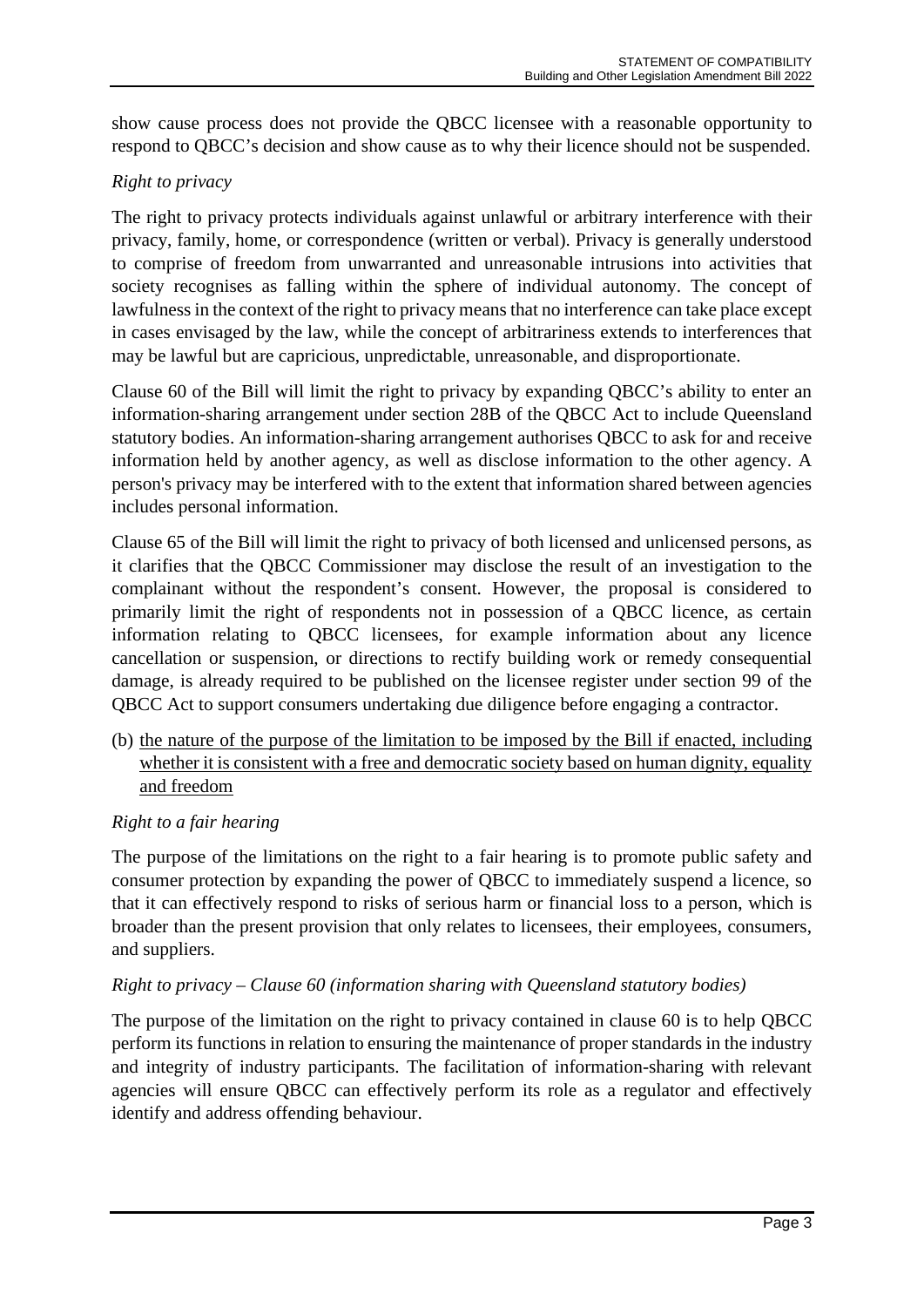# *Right to privacy – Clause 65 (disclosing outcome of complaint to complainant)*

The purpose of the limitation on the right to privacy contained in clause 65 is to reduce the regulatory burden imposed on QBCC and allow complainants, particularly those directly affected by a subject matter, to access the outcome of their investigation without undergoing the Right to Information (RTI) process. The RTI process is intended to be a method of last resort, with a preference for government to provide information administratively to avoid the need and potential cost of a formal method of access. It is considered that complainants should not need to use the RTI process to simply find out the result of their complaint, particularly when the outcome is directly relevant to the complainant, for example, alleged safety matters involving structural building work elements in the complainant's home. Other government agencies, including local governments, are required to provide complainants with information relating to the outcome of complaints, and it is considered that this should also apply to QBCC.

#### (c) the relationship between the limitation to be imposed by the Bill if enacted, and its purpose, including whether the limitation helps to achieve the purpose

#### *Right to a fair hearing*

The limitation on the right to a fair hearing will achieve its purpose of promoting public safety and consumer protection, by equipping QBCC with the power to immediately suspend a licence when it reasonably believes there is a real likelihood that there is a risk of serious harm or financial loss to a person. As the suspension is not subject to a show cause process in these circumstances, QBCC will be able to immediately halt building work and ensure the potential harm to any persons will not ensue. There is a show cause process required before the immediate suspension may become permanent, which provides a licensee with the ability to provide written representations and a right of review if they wish to challenge the decision.

#### *Right to privacy – Clause 60 (information sharing with Queensland statutory bodies)*

The limitation on the right to privacy will achieve its purpose of facilitating informationsharing with relevant agencies, by clarifying that a Queensland statutory body is a 'relevant agency' for the purpose of the information-sharing arrangement. This will assist in the collection of information and evidence about possible offending behaviour.

The QBCC Act provides strict eligibility criteria for licensees, aimed at protecting consumers, the community and subcontractors from unscrupulous or substandard operators. Oversight of a person's commercial or other dealings, for example, previous registration and disciplinary history with another statutory body such as QLeave or the Board of Professional Engineers of Queensland, provided through timely information-sharing, ensures QBCC can effectively administer the licensing requirements. Further, it enables more efficient and effective performance of investigation, compliance and enforcement activities, such as when a number of practitioners have contributed to building work that is the subject of a defect complaint.

#### *Right to privacy – Clause 65 (disclosing outcome of complaint to complainant)*

The limitation on the right to privacy will achieve its purpose of reducing the administrative burden imposed on both consumers and QBCC, by clarifying that the QBCC Commissioner may disclose the outcome of an investigation to a complainant once the investigation and any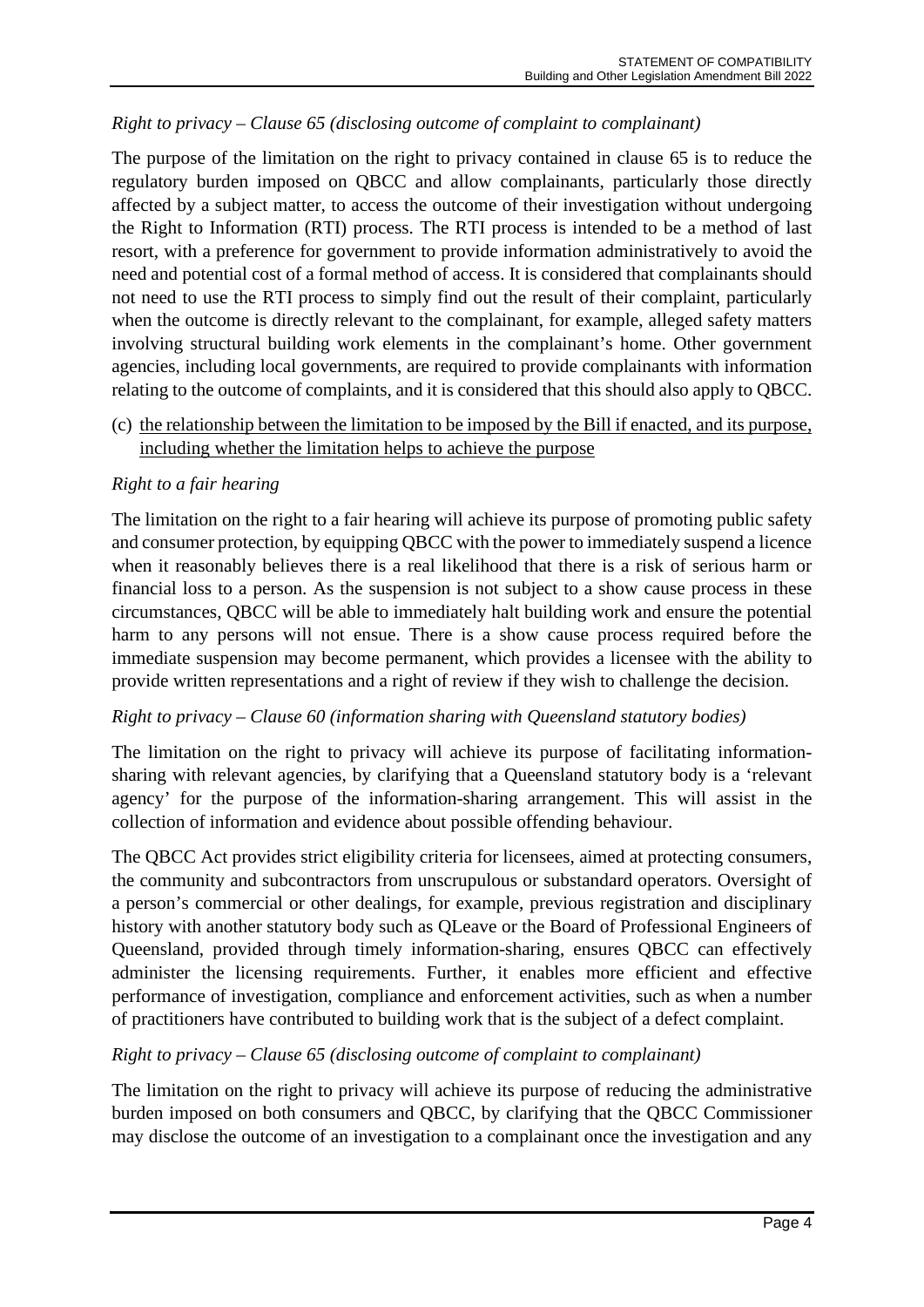relevant internal review, is concluded. This is anticipated to reduce the number of RTI requests received and processed by QBCC and streamline complaint outcome processes.

Complainants may seek information regarding their complaint for a variety of reasons. For example, the outcome of QBCC's investigation may directly impact the complainant's decision to pursue the matter in court. The current application of section 110 restrains the ability of QBCC to provide information regarding the outcome of a complaint to complainants, leaving the RTI process as the only means for complainants to obtain the information sought. The RTI process is subject to a monetary fee and is intended to be a method of last resort.

The limitation will achieve the purpose by ensuring complainants will no longer be required to lodge an application under the *Right to Information Act 2009* (RTI Act) to obtain the outcome of their complaint and QBCC will not be subject to an additional regulatory burden.

It is also important to note that the limitation has been targeted to achieve the amendment's purpose. While the *Information Privacy Act 2009* (IPA), allows personal information to be disclosed if it is 'authorised or required under a law' (such as the proposed new section), only information that is necessary to disclose the 'result of the investigation' may be disclosed. All other personal information about a respondent will remain subject to the Information Privacy Principles set out under the IPA, including non-disclosure. Similarly, the other information privacy principles, such as those relating the collection, storage, security and use of personal information, will continue to apply.

(d) whether there are any less restrictive (on human rights) and reasonably available ways to achieve the purpose of the Bill

# *Right to a fair hearing*

Retaining the current legal framework is the only alternative to expanding QBCC's power to immediately suspend licences in response to risks of serious harm or financial loss to a person. This option would promote the licensee's right to a fair hearing, but create substantial, potential negative consequences to members of the public as QBCC will not be able to immediately respond to risks adversely impacting a person, including public safety and consumer protection issues, unless those issues also affect an already listed class of person. QBCC would instead need to rely on its other regulatory powers, which are predominately subject to a show cause process or, in the case of issuing a direction to rectify, not fit-for-purpose.

The expansion of power under the Bill is considered to appropriately balance the right to a fair hearing against the protection of public safety to all persons in a manner that is less restrictive, as the Bill includes a range of safeguards to ensure the powers of QBCC are not misused. For example, QBCC's operational processes require an established evidence base and application of an existing high threshold of "a real likelihood that serious financial loss or other serious harm will happen" to a person when deciding whether to suspend a licence. There are also existing avenues to seek a review of the suspension of a licence, including the ability to seek redress through the Queensland Civil and Administrative Tribunal to contest decisions and potentially pursue damages. Furthermore, the delegation to exercise this power rests exclusively with the Chief Executive Officer/Commissioner of QBCC, mitigating the risk of potential misuse.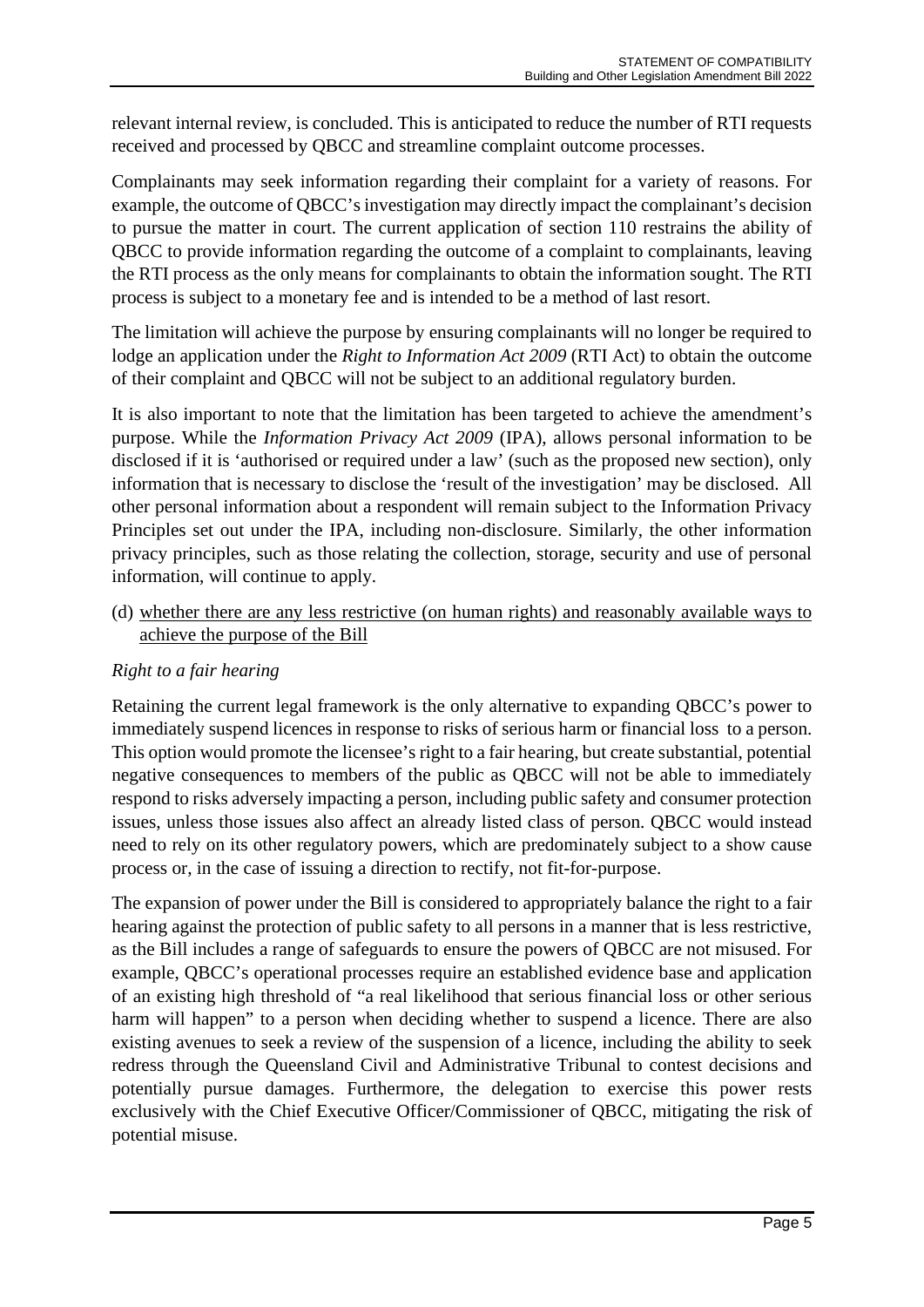Therefore, expanding QBCC's power is the preferred option as it is the only option that delivers the Government's objective of enhanced public safety and consumer protection to all persons by allowing QBCC to take immediate, effective action in response to identified risks, while also introducing only a minor additional burden on industry.

#### *Right to privacy – Clause 60 (information sharing with Queensland statutory bodies)*

Retaining the current legal framework is the only alternative to expanding QBCC's information-sharing arrangements to include Queensland statutory bodies. While this option will promote a person's right to privacy to the extent that the information shared between the relevant agencies involve personal information, it fails to achieve the purpose of the amendments.

No other less restrictive way has been identified to achieve the facilitation of informationsharing between QBCC and Queensland statutory bodies. Information obtained by an agency in the performance of its functions is unlikely to be available through sources other than the agency itself or the person to whom the information relates. For example, in cases of negligence or the performance of substandard building work, there would be limited incentive for a person to incriminate themselves to an investigating or prosecuting authority and so reliance upon voluntary disclosure would not achieve the same result, and thus not achieve the purpose.

The QBCC Act provides safeguards to restrict the impact of the limitation, as an informationsharing arrangement may relate only to information that assists QBCC or the other agency to perform its functions, or the disclosure of information that is reasonably necessary to protect the health or safety of a person or property.

#### *Right to privacy – Clause 65 (disclosing outcome of complaint to complainant)*

Retaining the current legal framework is the only alternative to clarifying that QBCC may disclose the outcome of an investigation to a complainant. This option does not address the additional administrative burden faced by QBCC and complainants resulting from RTI applications and fails to achieve the purpose of the amendments.

The introduction of clause 65 appropriately addresses the concerns faced by QBCC and complainants in a manner that is less restrictive. The new provision clarifies that the QBCC Commissioner may inform the complainant, in a way they consider appropriate, of the result of the investigation.

Furthermore, it is primarily intended for complainants directly affected by the subject matter to be privy to advice from QBCC relating to the outcome of their complaint. While discretion is provided, it is not considered as necessary for QBCC to disclose the outcome of a complaint to a third-party complainant, such as those who may have observed or merely suspect noncompliance by the respondent but who has not been directly or personally affected.

(e) the balance between the importance of the purpose of the Bill, which, if enacted, would impose a limitation on human rights and the importance of preserving the human rights, taking into account the nature and extent of the limitation

#### *Right to a fair hearing*

The limitation on the right to a fair hearing is appropriate when considering the gravity and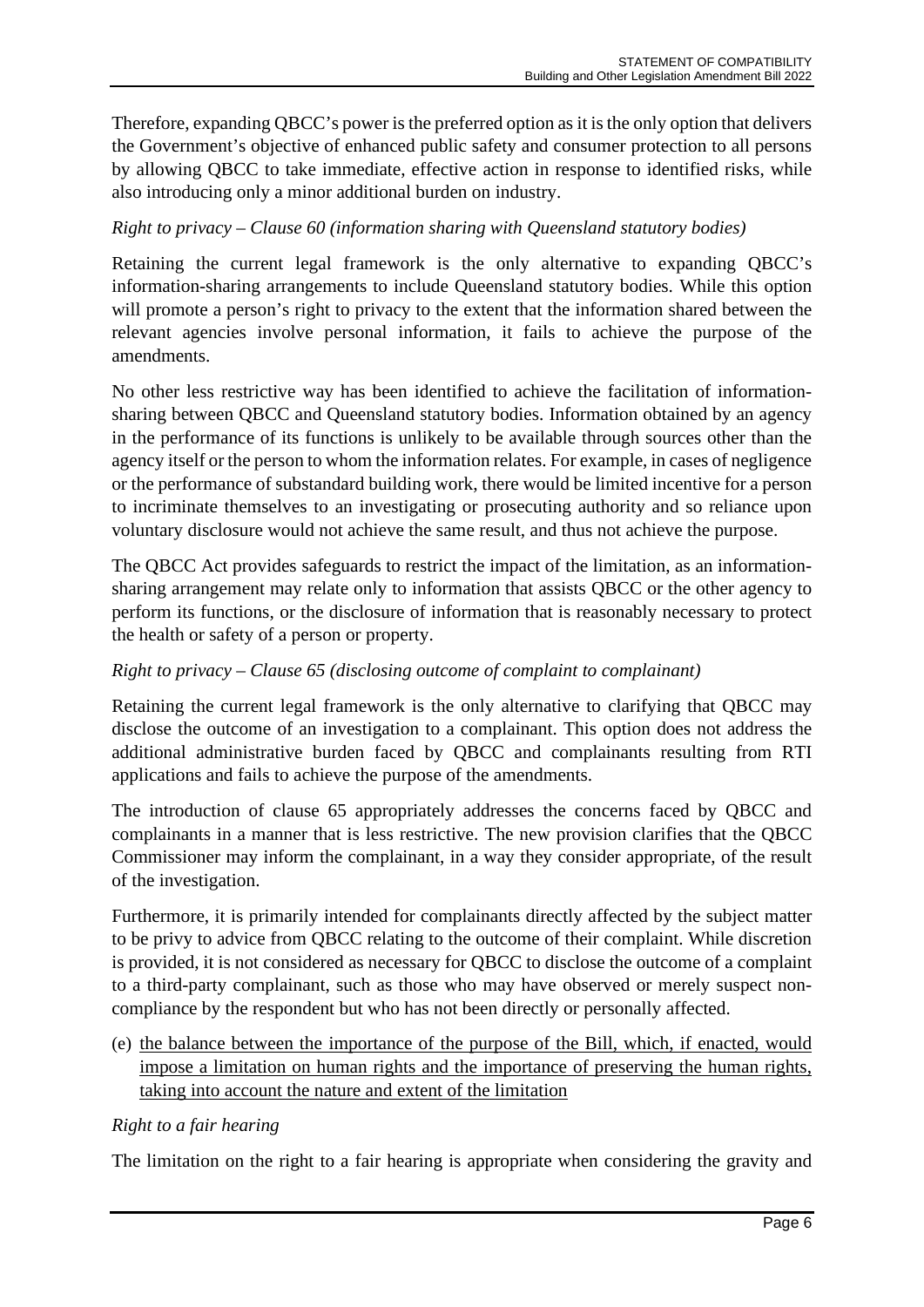potential harm that could be caused to a person by any one instance of defective building work. Limiting the right to a fair hearing by providing that QBCC may immediately suspend a licence and halt building work is important to protect, as much as is possible, the safety and welfare of all persons, as well as consumer protection. In addition, the provision does not prevent affected licensees from seeking avenues to review QBCC's decision, including through the Queensland Civil and Administrative Tribunal.

# *Right to privacy – Clause 60 (information sharing with Queensland statutory bodies)*

The limitation on the right to privacy will be authorised by law and is demonstrably justified. More collaborative enforcement between QBCC and other agencies will improve QBCC's ability to identify and address offending behaviour within the building and construction industry. The collection of information and evidence to ensure the maintenance of proper standards in the industry does not constitute an arbitrary interference with privacy and QBCC remains subject to the legal obligation to only ask for, and disclose, relevant information, as an information-sharing arrangement may only relate to information that assists QBCC or other agency perform its function, or the disclosure of information is reasonably necessary to protect the health or safety of a person or property. Having regard to the nature and extent of the potential limitation on the right to privacy, it is considered the importance of ensuring QBCC has the necessary information to effectively regulate the industry outweighs the potential negative impact on the right.

# *Right to privacy – Clause 65 (disclosing outcome of complaint to complainant)*

The limitations on the right to privacy will be authorised by law and are appropriate when considering the need to provide QBCC with clarity regarding the circumstances in which they can disclose the outcomes of an investigation to a complainant. The new provision contains safeguards to reduce the impact of the limitation, as only the QBCC Commissioner will be authorised to inform the complainant, in a way they consider appropriate, of the results of the investigation. While it is intended that the Commissioner will delegate this function, the Commissioner may, under the QBCC Act, only delegate functions to appropriately qualified persons (i.e. those with the qualifications, experience or standing appropriate to perform the function). This will help ensure that information about complaint outcomes is provided with appropriate sensitivity and in accordance with the *Information Privacy Act 2009*. The limitation will also ensure complainants are no longer be required to lodge an application under the RTI Act at a monetary cost to obtain details about their complaint, thus reducing the regulatory burden on QBCC. Having regard to the nature and extent of the potential limitation on the right to privacy, it is considered that the importance of QBCC disclosing the outcome of an investigation to a complainant after it is finalised outweighs the potential negative impact on that right.

# (f) any other relevant factors

Nil.

# *Architects Act 2002* **and** *Professional Engineers Act 2002*

# *Right to equality before the law*

Clauses 11 and 58 of the Bill clarify that staff appointed directly by the Board of Architects of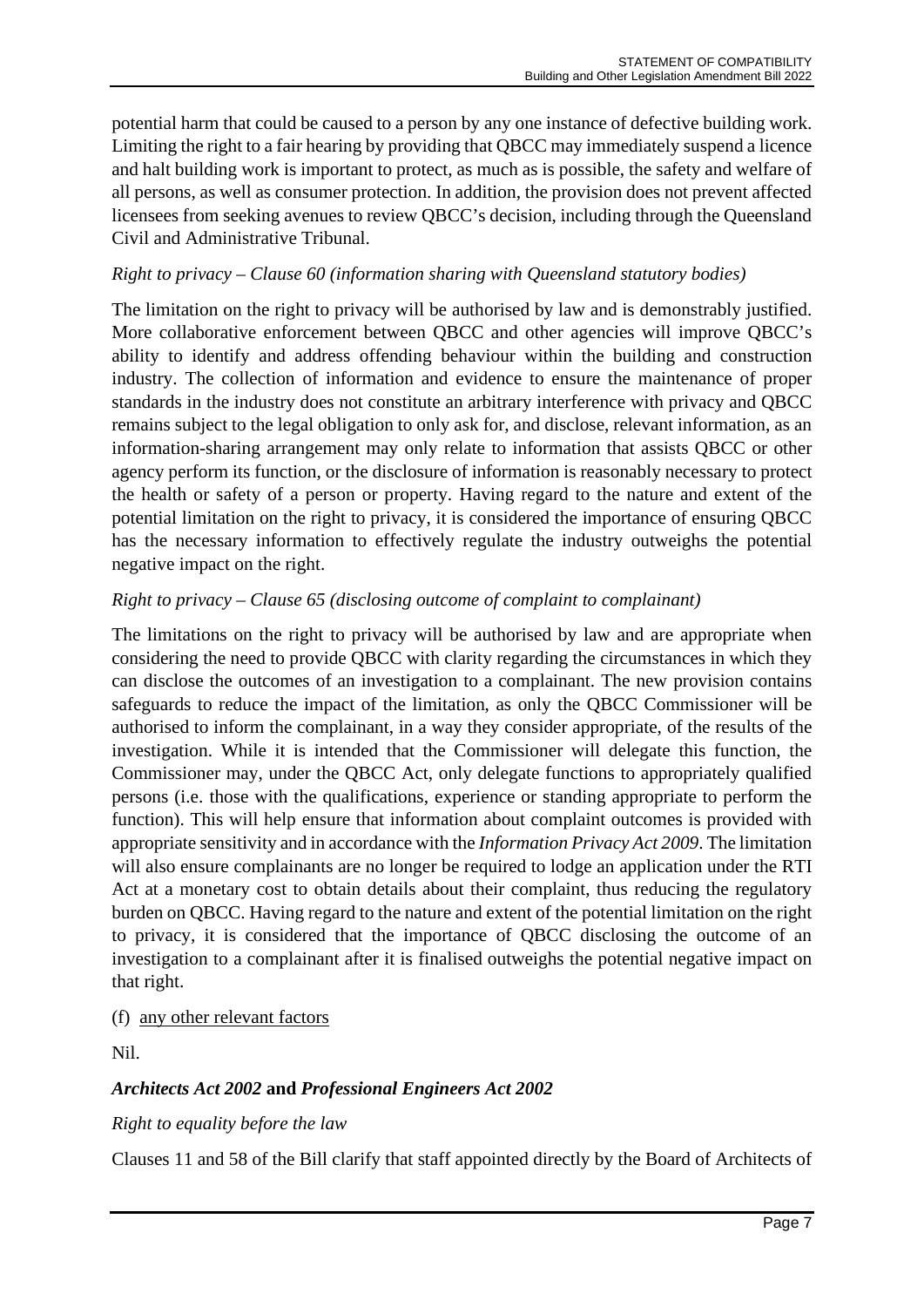Queensland (BOAQ) and Board of Professional Engineers of Queensland (BPEQ) (the Boards), respectively, are 'relevant persons' who are not civilly liable for an act done, or omission made, honestly and without negligence under the Act. Extending executive immunity from civil liability may deprive people, who wish to take civil action against Board appointed staff, of legal rights and principles enshrining the right to equality before the law.

# (a) the nature of the right

# *Right to equality before the law*

The right to equality before the law affirms the right that no one is above the law. This principle applies not only to ordinary citizens, but to the government, its officers, and instrumentalities. In general, the government, and those acting on its behalf, should be subject to the same liabilities, civil and criminal, as any individual. The right to equality before the law is enshrined in article 15 of the HR Act and is also contained in article 26 of the ICCPR.

The right to equality before the law also affirms the right that every person is entitled to the equal protection of the law without discrimination. This requires public entities, as well as courts and tribunals in undertaking certain functions, to treat people equally when applying the law and to not apply the law in a discriminatory and arbitrary way.

However, not all treatment that differs among individuals or groups, will amount to prohibited inequality. The UN Human Rights Committee has recognised that 'not every differentiation of treatment will constitute discrimination if the criteria for such differentiation are reasonable and objective'.[2](#page-7-0)

Clauses 11 and 58 of the Bill will limit the right to equality before the law, as they extend the immunity from civil liability to staff appointed directly by the Boards. This increases the pool of people against whom a person is unable to take civil action, provided that the Board appointed staff member acted honestly and without negligence.

(b) the nature of the purpose of the limitation to be imposed by the Bill if enacted, including whether it is consistent with a free and democratic society based on human dignity, equality and freedom

# *Right to equality before the law*

The purpose of the limitation on the right to equality before the law is to create certainty among Board appointed staff when undertaking their functions. As the BOAQ and BPEQ are regulators for the architecture and professional engineering professions in Queensland, respectively, and perform unique functions, Board appointed staff may carry out actions to discharge those functions. Exposure to civil liability may make the tasks required by Board appointed staff difficult, or prohibitively costly, to perform.

<span id="page-7-0"></span><sup>2</sup> UN Human Rights Committee, General Comment 18 on non-discrimination:

https://tbinternet.ohchr.org/Treaties/CCPR/Shared%20Documents/1\_Global/INT\_CCPR\_GEC\_6622 [E.doc](https://tbinternet.ohchr.org/Treaties/CCPR/Shared%20Documents/1_Global/INT_CCPR_GEC_6622_E.doc)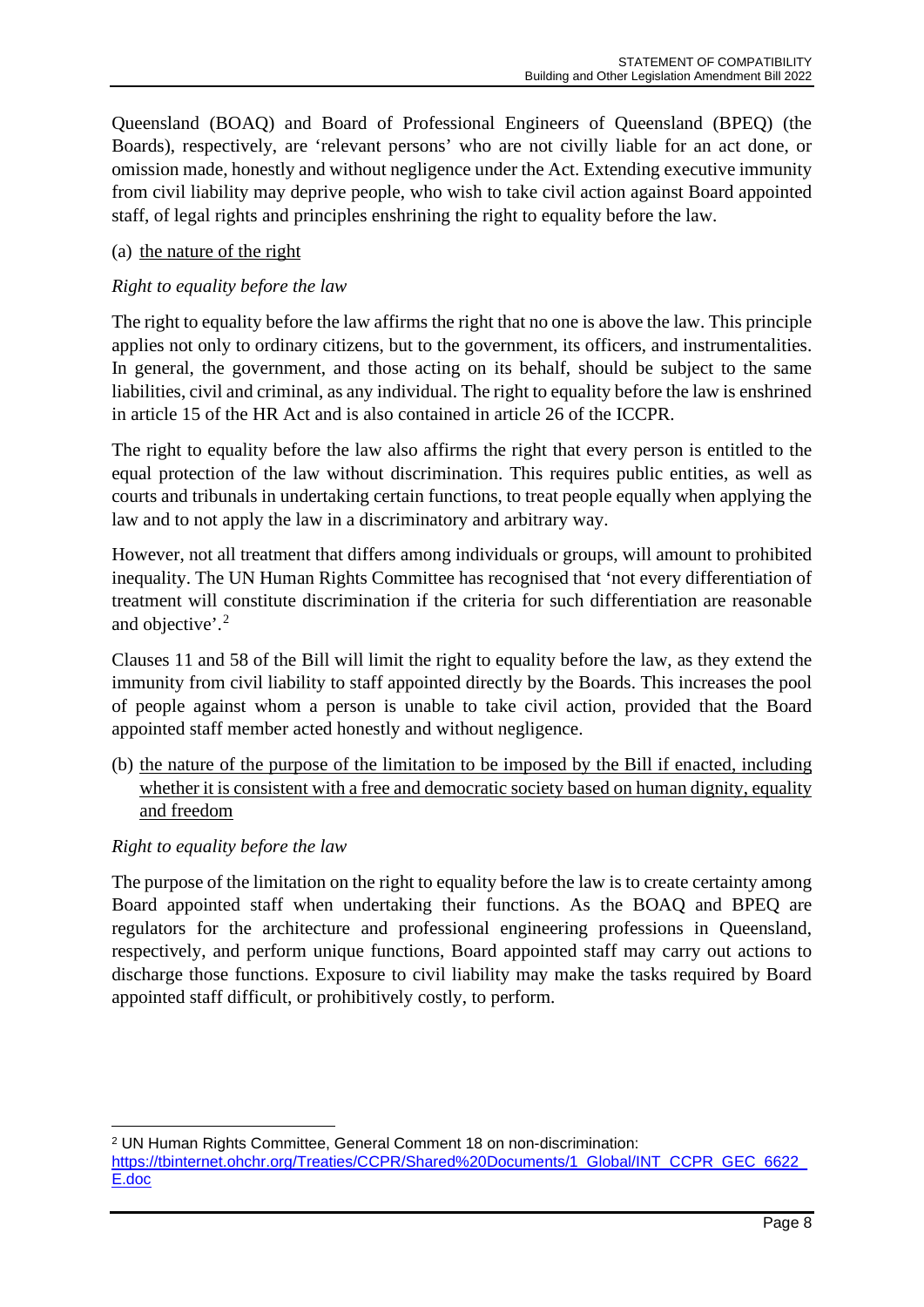Extending executive immunity from civil liability to Board appointed staff also creates consistency with liability immunities already offered to the Minister, Board members, investigators and persons engaged to assist the Board, as well as other Queensland Government employees.

(c) the relationship between the limitation to be imposed by the Bill if enacted, and its purpose, including whether the limitation helps to achieve the purpose

# *Right to equality before the law*

The limitation on the right to equality before the law will achieve its purpose of creating certainty among Board appointed staff to enable them to effectively discharge their responsibilities. It will also create consistency amongst liability protections offered to the BOAQ and BPEQ staff, as well as with other Queensland Government employees.

(d) whether there are any less restrictive (on human rights) and reasonably available ways to achieve the purpose of the Bill

#### *Right to equality before the law*

Retaining the current legal framework is the only alternative to extending immunity from civil liability to Board appointed staff members. This option would hinder the ability of staff appointed directly by the Board to effectively undertake their functions, create inconsistencies between liability protections offered among Queensland government employees, and fail to achieve the purpose of the amendments.

The extension of immunity from civil liability is not unique to Board appointed staff. Identical protections are already offered under the Architects Act and PE Act to the Minister, Board members, investigators and persons engaged to assist the Board. The *Public Service Act 2008* also creates similar immunities for Queensland Government employees.

Clause 11 and 58 is consistent with the principle of legality, which provides that executive immunities should be only as wide as necessary to achieve the legislative purpose and should not unduly derogate from individual rights. Adequate safeguards exist in the Architects Act and PE Act, which provide that persons unable to take civil action against Board appointed staff, can seek legal redress from the State or the Board. Furthermore, the immunity is limited to civil liability, where the Board appointed staff member acted honestly and without negligence. Therefore, persons may still take legal action against a Board appointed staff member for the tort of negligence, or other civil wrongs where the Board appointed staff member acted dishonestly.

(e) the balance between the importance of the purpose of the Bill, which, if enacted, would impose a limitation on human rights and the importance of preserving the human rights, taking into account the nature and extent of the limitation

#### *Right to equality before the law*

The limitation on the right to equality before the law is appropriate when considering the need for Board appointed staff to effectively undertake their responsibilities, the scope of the immunity, and limitations and conditions attaching to the immunity.